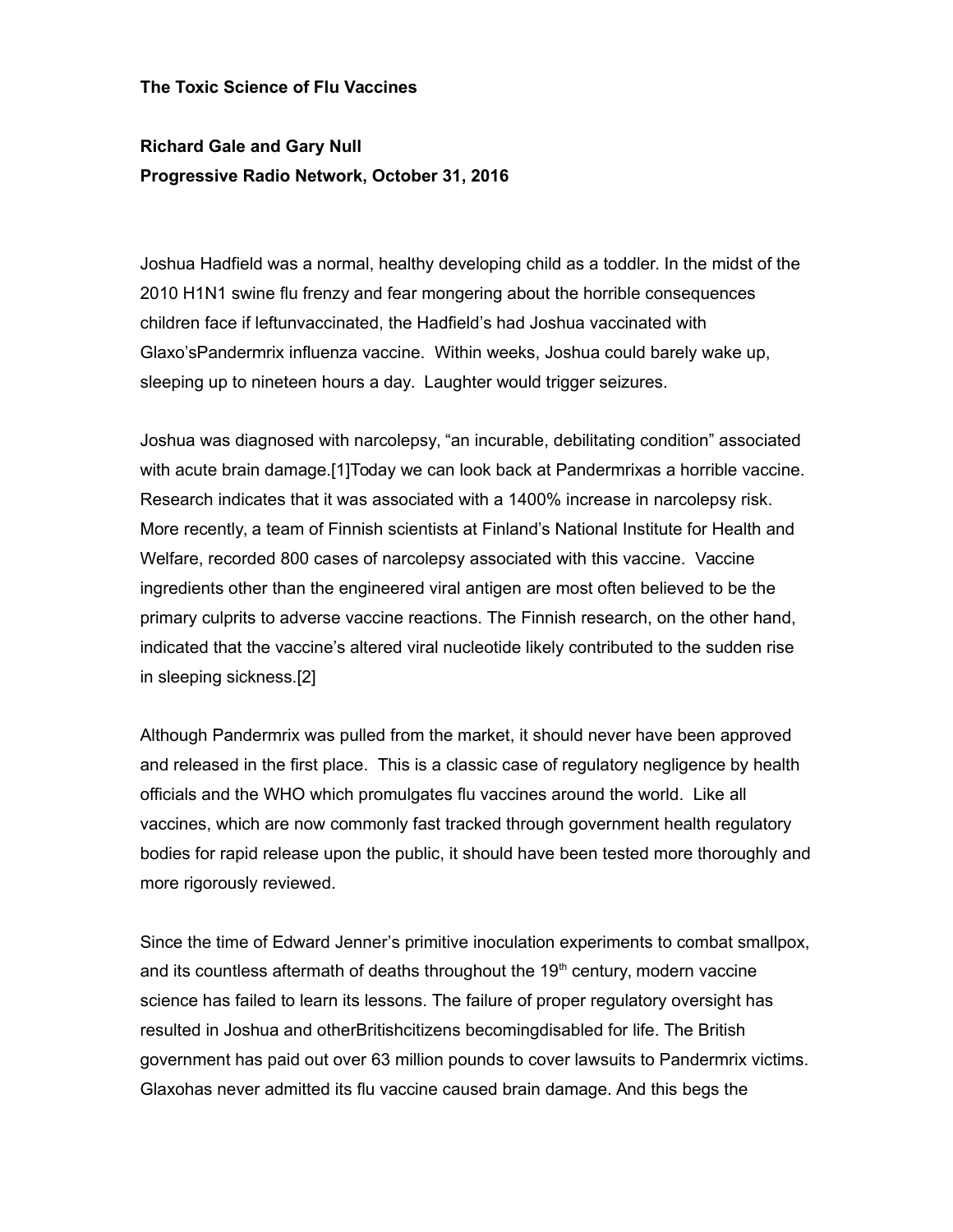question as to why it was withdrawn since it was the corporation's single flagship vaccine against the swine flu.[3]

We shouldn't become complacent by assuming flu vaccine risks only affect young children. Sarah Behie was 20 years old after receiving the flu shot. Three weeks later her health deteriorated dramatically. Diagnosed with Guillain-Barre syndrome, a not uncommon adverse effect of influenza vaccination, four years later Sarah remains paralyzed from the waist down, incapable of dressing and feeding herself, and rotting away in hospitals and nursing homes.[4]

Joshua's and Sarah's stories are by no means unique. Today tens of thousands of infants, toddlers, children and adults across the nation are increasingly becoming victims of vaccine injuries. No national debate is initiated because regulatory malfeasance within federal health agencies has aligned itsself interests with pharmaceutical profits rather than serving the public health.

Flu vaccines are perhaps the most ineffective vaccine on the market. Repeatedly we are told by health officials that the moral argument for its continued use is for "the greater good," although this imaginary good has never been defined scientifically. For the present 2016 flu season, the CDC has removed Medimmune's live attenuated flu vaccine (LAIV)FluMist from the market because it was found to be ineffective. Or at least this is the rationale stated by the agency. According to the CDC, one third of children's influenza vaccinations are with live nasal sprays. Yet regardless of how infective and useless FluMist has been, it has remained on the market since 2003, and in 2014 the CDC recommended it as its flu vaccine of choicefor children.[5]

Although last year FluMist was only 3% effective, according to an NBC report, the real truth behind its withdrawal is likely more crucial. [6] There is no reason to doubt that the vaccine contributed to more cases of flu infection than it prevented. And this is a fundamental flaw with all live vaccines, and even killed attenuated ones,that have been shown to "shed" and infect people in contact with the vaccinated persons, especially those with compromised immune systems.

In her investigativereport, "The Emerging Risks of Live Virus and Virus Vectored Vaccines," Barbara Lo Fisher notes that the attenuated virus in the flu vaccine can shed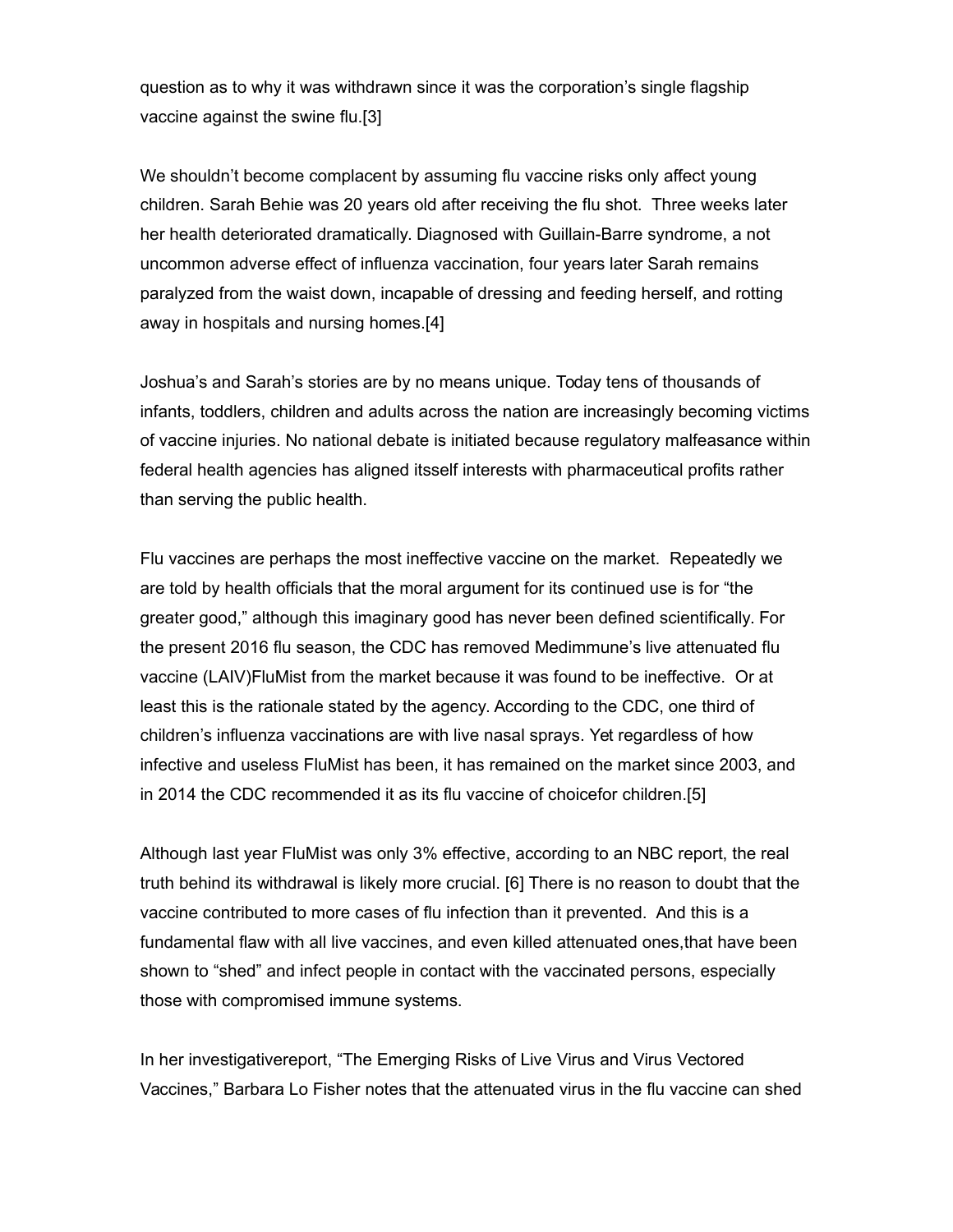and infect others for months after vaccination. Both the unvaccinated and the vaccinated are at risk. The CDC acknowledges this risk and warns "Persons who care for severely immunosuppressed persons who require a protective environment should not receive LAIV, or should avoid contact with such persons for 7 days after receipt, given the theoretical risk for transmission of the live attenuated vaccine virus."[7]

At their best, flu vaccines remain around 50-60% effective according to official health statements. However, the World Health Organization's predictions for 2014-2015 flu strains were a bust. The match was such a failure that the CDC was forced to warn the American public that the vaccine was only 23% effective.[8] Given that the 2012-2013 flu season was only 27% effective for the 65 years-plus age group, predictive methodologies to determine which flu strains emerge during any given influenza season have more in common with medieval divination than sound science. For the 1992-1993 and 1997-1998 seasons, the vaccine concoction of flu strains was only 16% effective. Katherine Severyn, who monitors the actual WHO predictions and compares them with CDC claims has stated that, "depending upon the study cited, [flu] vaccine efficacy actually ranges from a low of 0%." [9]

Dr. David Brownstein has noted that as far back as 1999, the Journal of the American Medical Association reported increased risks of febrile disorders greater than placebo associated with the live vaccine.[10] According to the FDA's literature on FluMist, the vaccine was not studied for immunocompromised individuals (yet was still administered to them), and has been associated with acute allergic reactions, asthma, Guillian-Barre, and a high rate of hospitalizations among children under 24 months – largely due to upper respiratory tract infections. Other adverse effects include pericarditis, congenital and genetic disorders, mitochondrial encephalomyopathy or Leigh Syndrome, meningitis, and others.[11] Given this litany of vaccine dangers, it is highly unlikely the vaccine was removed simply for ineffectiveness. Yet when has the CDC ever been truthful with the public?

The development and promotion of the influenza vaccine was never completely about protecting the public. It has been the least popular vaccine in the US including among healthcare workers. Instead, similar to the mumps vaccine in the MMR, it has been the cash cow for vaccine makers. Determining the actual severity of any given flu season is burdened by federal intentional confusion to mislead the public. The CDC's first line of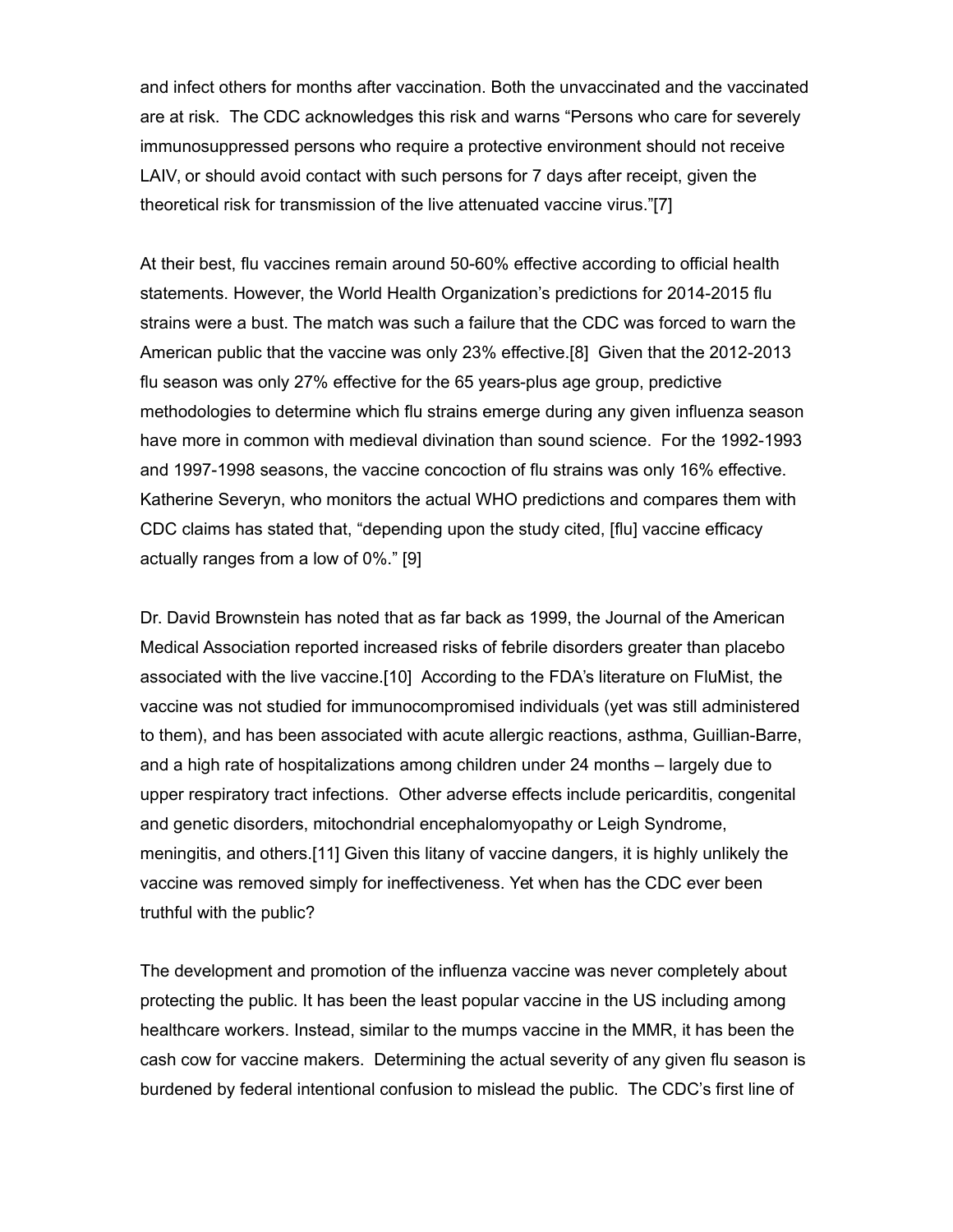propaganda defense to enforce flu vaccinationsis to exaggerate flu infections as the cause of preventable deaths. However, validating this claim is near impossible because the CDC does not differentiate deaths caused by influenza infection and deaths due to pneumonia. On its website, the CDC lumps flu and pneumonia deaths together, currently estimated at 55,227. The large majority of these were pneumonia deaths of elderly patients. Yet in any given year, only 3-18% of suspected influenza infections actually test positive for a Type A or B influenza strain.[12]

Dr. Martin Meltzer, a CDC expert in health economics, has stated "almost nobody dies of the flu" and "deaths [are] associated with flu, but not necessarily caused by flu."[13]

To date there is only one gold standard clinical trial with the flu vaccine that compares vaccinated vs. unvaccinated, and it is not good news for the CDC and the vaccine makers. This Hong Kong funded double-blind placebo controlled study following the health conditions of vaccinated and unvaccinated children between the ages of 6-15 years for 272 days. The trial concluded the flu vaccine holds no health benefits. In fact, those vaccinated with the flu virus were observed to have a 550% higher risk of contracting non-flu virus respiratory infections. Among the vaccinated children, there were 116 flu cases compared to 88 among the unvaccinated; there were 487 other noninfluenza virus infections, including rhinovirus, coxsackie, echovirus and others, among the vaccinated versus 88 with the unvaccinated. This single study alone poses a scientifically sound warning and rationale for avoiding the vaccine.[14]

It is worth noting that there are approximately 200 distinct viruses that are misdiagnosed as influenza and produce flu-like symptoms. These organisms don't magically appear during fall and winter – they are always with us. Nevertheless we are more susceptible to flu-like infections during the colder months when there are less daylight hours.

In a later study by Dr. DanutaSkowronski in Canada, individuals with a history of receiving consecutive seasonal flu shots over several years had an increased risk of becoming infected with H1N1 swine flu. Skowronski commented on his findings that "policy makers have not yet had a chance to fully digest them [the study's conclusions] or understand the implications." He continued, "Who knows, frankly? The wise man knows he knows nothing when it comes to influenza, so you always have to be cautious in speculating."[15]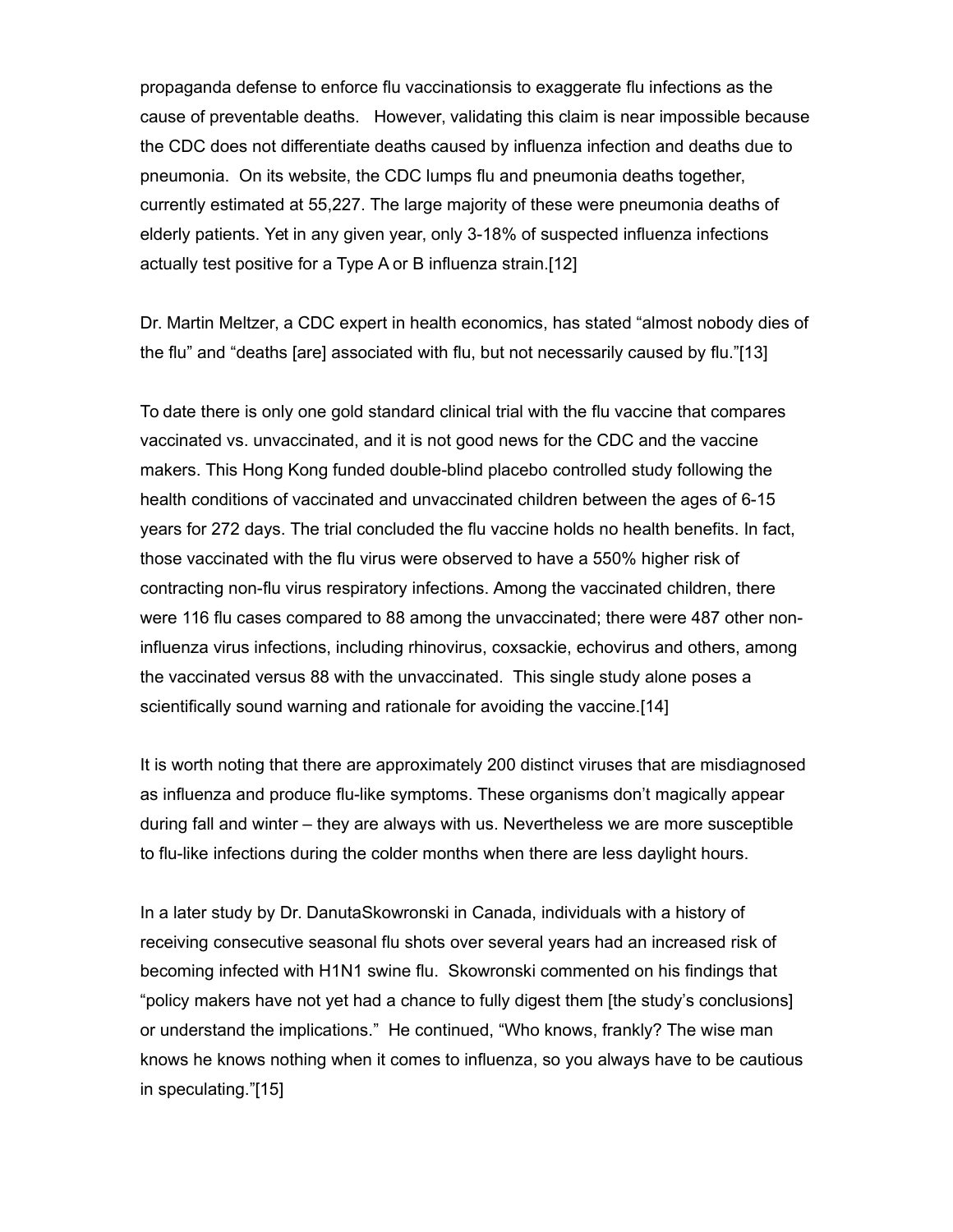There is strong evidence suggesting that all vaccine clinical trials carried out by manufacturers fall short of demonstrating vaccine efficacy accurately. And when they are shown to be efficacious, it is frequently in the short term and offer only partial or temporary protection. According to an article in the peer-reviewed Journal of Infectious Diseases, the only way to evaluate vaccines is to scrutinize the epidemiological data obtained from real-life conditions. In other words, researchers simply cannot -- or will not -- adequately test a vaccine's effectiveness and immunogenicity prior to its release onto an unsuspecting public.[16]

The Cochrane Collaboration, the world's foremost group of unbiased researchers, physicians and scientists, has performed a series of meta-analyses on the effectiveness of the influenza vaccine. In 2014 they found that vaccinating adults against influenza did not affect the number of people hospitalized nor decrease lost work.[17]Cochrane researchers stated that their results might be overly optimistic due to the fact that 24 out of 90 studies were funded by the vaccine manufacturers, which tend to produce results favorable to their product.[18]

According to Dr. Tom Jefferson at the Cochrane Collaboration, it makes little sense to keep vaccinating against seasonal influenza based on the evidence.[19] Jefferson has also endorsed more cost-effective and scientifically-proven means of minimizing the transmission of flu, including regular hand washing and wearing masks. There is also substantial peer-reviewed literature supporting the supplementation of Vitamin D.

Dr. Jefferson's conclusions are backed by a 2013 article by Johns Hopkins University School of Medicine scientist Peter Doshi, PhD, in the British Journal of Medicine. In his article Doshi questions the flu vaccine paradigm stating:

"Closer examination of influenza vaccine policies shows that although proponents employ the rhetoric of science, the studies underlying the policy are often of low quality, and do not substantiate officials' claims. The vaccine might be less beneficial and less safe than has been claimed, and the threat of influenza appears overstated."[20]

The CDC currently recommends that elderly Americans receive a flu shot, stating that "[v]accination is especially important for people 65 years and older because they are at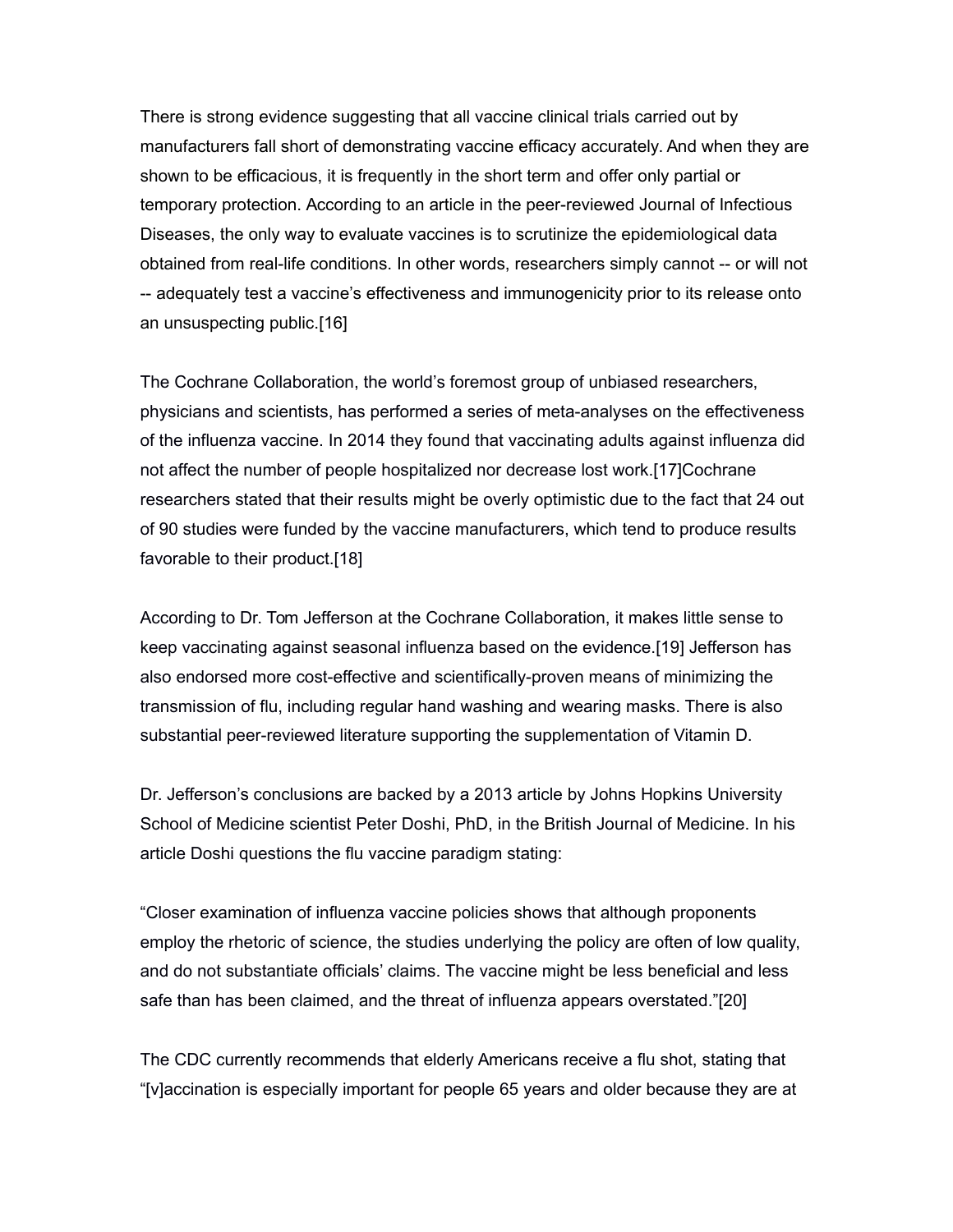high risk for complications from flu."[21] Unfortunately, this warning is grossly unfounded. A significant body of research proves that receiving the flu shot does not reduce mortality among seniors.[22] One particularly compelling 2005 study was carried out by scientists at the federal National Institutes of Health (NIH) and published in the Journal of the American Medical Association (JAMA). Not only did the study indicate that the flu vaccine did nothing to prevent deaths from influenza among seniors, but that flu mortality rates increased as a greater percentage of seniors received the shot.[23]

After the release of the study, investigative journalist SharylAttkisson covered the findings in a CBS News segment. Attkissoninterviewed the only co-author of the study who was not affiliated with the NIH, Dr. Tom Reichert, who stated that the research team revisited the data several times, but that no matter how they analyzed the "incendiary material", the conclusion was clear: flu shots don't improve mortality rates in the elderly population.[24]

Dr. Sherri Tenpennyreviewed the Cochrane Database reviews on the flu vaccine's efficacy. In a review of 51 studies involving over 294,000 children, there was "no evidence that injecting children 6-24 months of age with a flu shot was any more effective than placebo. In children over 2 years of age, flu vaccine effectiveness was 33 percent of the time preventing flu.In children with asthma, inactivated flu vaccine did not prevent influenza related hospitalizations in children. The database shows that children who received the flu vaccine were at a higher risk of hospitalization than children who did not receive the vaccine.[25]

In a separate study involving 400 children with asthma receiving a flu vaccine and 400 who were not immunized, there was no difference in the number of clinic and emergency room visits and hospitalizations between the two groups.[26]

In 64 studies involving 66,000 adults, "Vaccination of healthy adults only reduced risk of influenza by 6 percent and reduced the number of missed work days by less than one day. There was change in the number of hospitalizations compared to the nonvaccinated.In further studies of elderly adults residing in nursing homes over the course of several flu seasons, flu vaccinations were insignificant for preventing infection.[27]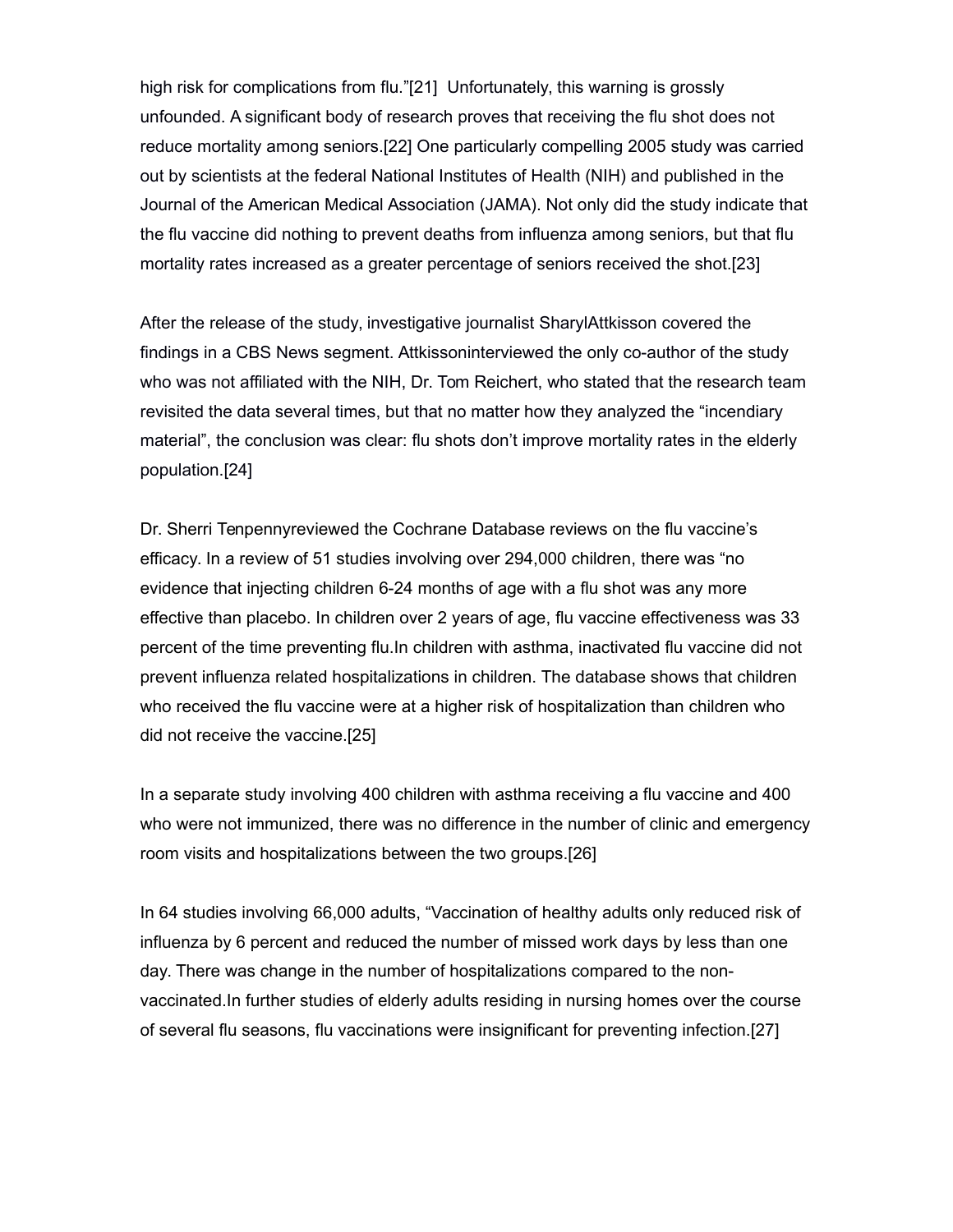During every annual quarter, the CDC's Advisory Commission on Childhood Vaccines meets, and the Department of Justice releases its report on settlements made for vaccine injuries and deaths. In recent years, the flu vaccine has topped the charts. During its most recent release in June 2016, 85 of the 116 cases, and 2 of the 3 deaths, settled by the "vaccine court" over a three month period were associated with the flu vaccine.[28] While this might appear to be a small and insignificant number compared to the millions of vaccines administered, it bears noting that the CDC itself admits that only 10% of vaccine adverse effects go reported. Independent analysis indicates it may be as small as 1-2% at best.

For almost a decade, the CDC has known influenza vaccines are ineffective and lifethreatening for the elderly but continues to market them without hesitation. Hence in November 2014, five senior citizens at an assisted living facility in Dacula, Georgia, died within week after all residents were vaccinated.[29] During the previous year's flu vaccine trials, Sanofi Pasteur's Fluzone killed 23 elderly participants during the vaccine trial. Nevertheless, the vaccine was approved and continues to be marketed towards senior citizens.[30]

Today, the most extreme wing of the pro-vaccine community, headed by Paul Offit at Children's Hospital of Philadelphia, have been diligently pursuing mandatory vaccination and encouraging states to repeal personal religious and philosophical exemption from vaccinating. During the flu season, the debate over mandatory vaccination becomes most heated as medical facilities and government departments attempt to threaten employees and schools who refuse vaccination. Although this is deeply worrisome to those who advocate their Constitutional rights to freedom of choice in their healthcare, there are respectable groups opposing mandatory flu shots. Among them are the American Medical Association and the Association of American Physicians and Surgeons. According to the statement of the latter, the Association "objects strenuously to any coercion of healthcare personnel to receive influenza immunization. It is a fundamental human right not to be subjected to medical interventions without fully informed consent." The American Medical Association statement recognizes "philosophic reason" as a valid means for exemption. In addition, many union organizations, such as National Nurses United, the American Federation of Teachers, and the Coalition of Kaiser Permanente Unions now oppose mandatory flu shots. What these organizations recognize and is categorically denied by the Paul Offits in the pro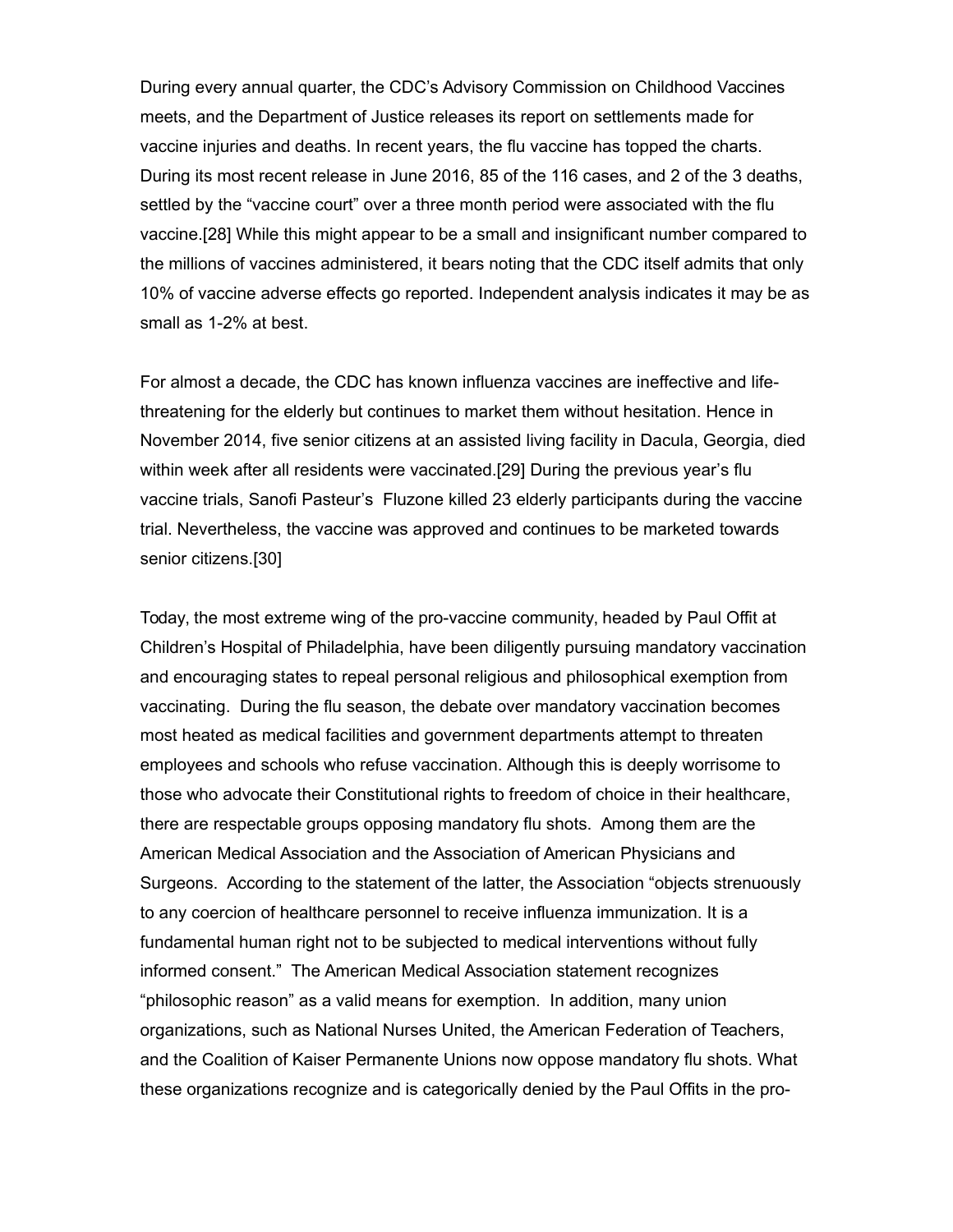vaccine cabal, is the hard science raising serious questions over the flu vaccine's efficacy and safety that doesn't justify a national mandate.

The good news is that Americans are rapidly losing confidence in the CDC. According to National Consumers League poll, over two-thirds of Americans believe vaccines cause autism, which the CDC categorically denies.[31] Almost two months after the media reported on the revelations by a CDC whistleblower, Dr. William Thompson, who exposed the CDC cover up of a vaccine-autism connection with the MMR vaccine, a CBS News poll showed public approval of the CDC nosedived to 37%, down from 60% the previous year. Vaccine apologists and the major media claim this large decrease is due to the CDC's dismal handling of the Ebola crisis; however, Thompson's whistleblowing received over 750 million Twitter impressions indicating that the debate over vaccine efficacy and safety is far more on the public's mind.[32] Positive endorsement of the CDC would plummet further if the public knew the full extent of CDC officials lying to Congress and their conspiracy to commit medical fraud for over a dozen years.

Imagine the tens of thousands of children and families who would have been saved from life-long neurological damage and immeasurable suffering if the CDC was not indebted to protecting the toxic products of the pharmaceutical industry and was serving the health and well-being of American children? And we can begin to further dismantle this citadel of despotic medical fascism by simply refusing the flu vaccine and protecting ourselves by adopting a healthier lifestyle during the flu season.

*Richard Gale is the Executive Producer of the [Progressive Radio Network a](http://www.progressiveradionetwork.com/)nd a former Senior Research Analyst in the biotechnology and genomic industries. Dr. Gary Null is the host of the nation's longest running public radio program on nutrition and natural health and a multi-award-winning documentary film director, including Autism: Made in the USA, War on Health: The FDA's Cult of Tyranny and Silent Epidemic: The Untold Story of Vaccination.*

NOTES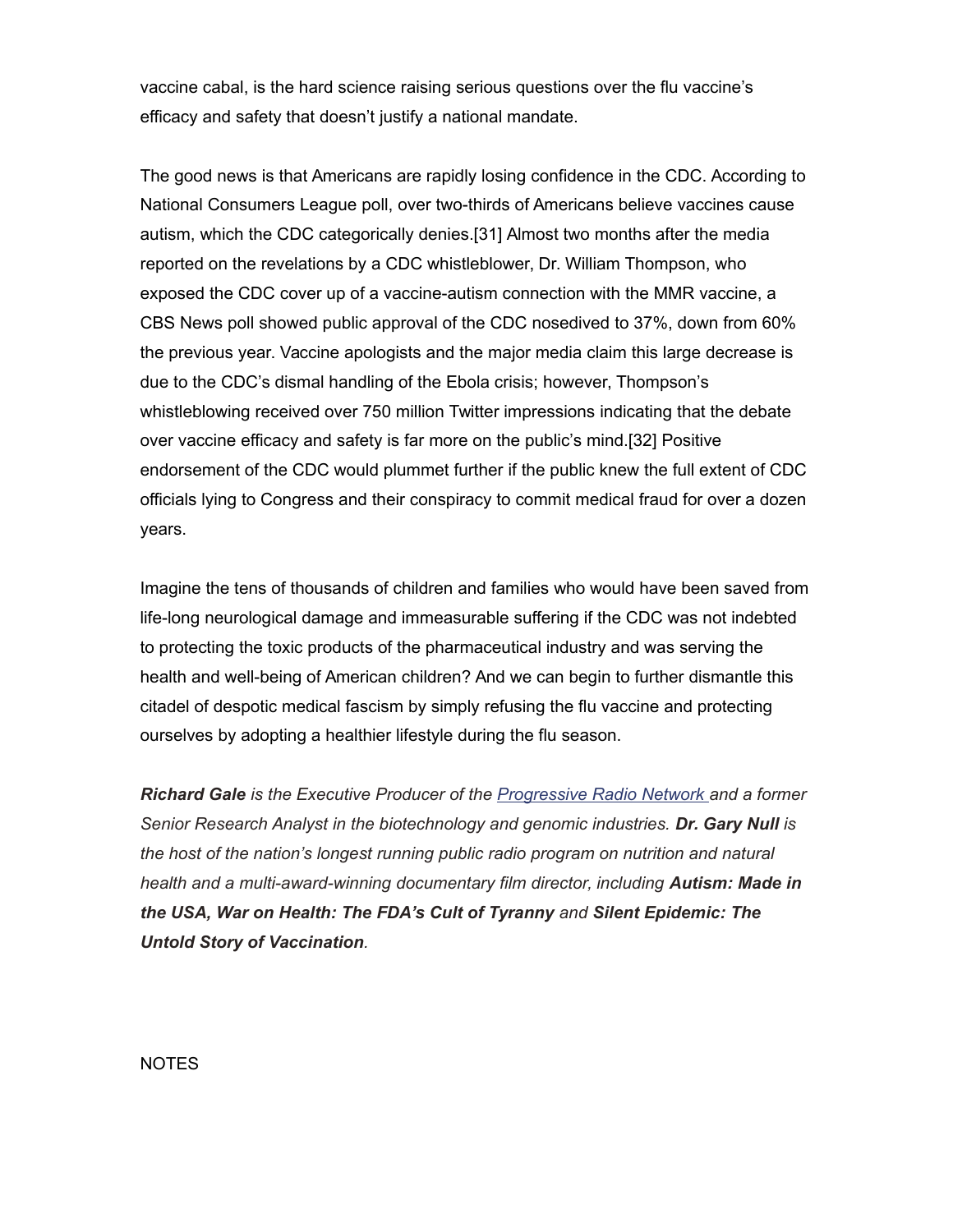[1] [http://yournewswire.com/boy-awarded-174000-after-flu-vaccine-causes-permanent](http://yournewswire.com/boy-awarded-174000-after-flu-vaccine-causes-permanent-brain-damage/)[brain-damage/](http://yournewswire.com/boy-awarded-174000-after-flu-vaccine-causes-permanent-brain-damage/)

[2] http://www.globalresearch.ca/finnish-scientists-identify-link-betweenglaxosmithklines-swine-flu-vaccine-pandemrix-and-narcolepsy/5423154

[3[\]http://www.globalresearch.ca/if-vaccines-dont-cause-brain-damage-why-is](http://www.globalresearch.ca/if-vaccines-dont-cause-brain-damage-why-is-glaxosmithkline-paying-out-63-million-to-vaccine-victims/5463716)[glaxosmithkline-paying-out-63-million-to-vaccine-victims/5463716](http://www.globalresearch.ca/if-vaccines-dont-cause-brain-damage-why-is-glaxosmithkline-paying-out-63-million-to-vaccine-victims/5463716)

[4] [http://sharylattkisson.com/woman-paralyzed-after-flu-shot-receives-11-million-for](http://sharylattkisson.com/woman-paralyzed-after-flu-shot-receives-11-million-for-treatment/)[treatment/](http://sharylattkisson.com/woman-paralyzed-after-flu-shot-receives-11-million-for-treatment/)

[5] Barbara Lo Fisher, The Emerging Risks of Live Virus and Virus Vectored Vaccines. National Vaccine Information Center, 2014

[6] [http://www.nbcnews.com/health/health-news/flumist-nose-spray-vaccine-doesn-t](http://www.nbcnews.com/health/health-news/flumist-nose-spray-vaccine-doesn-t-work-experts-say-n597411)[work-experts-say-n597411](http://www.nbcnews.com/health/health-news/flumist-nose-spray-vaccine-doesn-t-work-experts-say-n597411)

[7] Barbara Lo Fisher, op cit.

[8] http://america.aljazeera.com/articles/2014/12/3/flu-vaccine-ineffective.html

[9] Richard Gale and Gary Null, "Flu Vaccines: Are They Effective and Safe?" Progressive Radio Network, September 28, 2009

[10] [https://healthimpactnews.com/2016/cdc-admits-failure-of-flu-vaccine-vaccinated](https://healthimpactnews.com/2016/cdc-admits-failure-of-flu-vaccine-vaccinated-people-die-of-influenza/)[people-die-of-influenza/](https://healthimpactnews.com/2016/cdc-admits-failure-of-flu-vaccine-vaccinated-people-die-of-influenza/)

[11[\]http://www.fda.gov/downloads/BiologicsBloodVaccines/Vaccines/ApprovedProducts/](http://www.fda.gov/downloads/BiologicsBloodVaccines/Vaccines/ApprovedProducts/UCM294307.pdf) [UCM294307.pdf](http://www.fda.gov/downloads/BiologicsBloodVaccines/Vaccines/ApprovedProducts/UCM294307.pdf)

[12] Barbara Lo Fisher, "CDC Admits Flu Shots Fail Half the Time." NVIC, October 19, 2016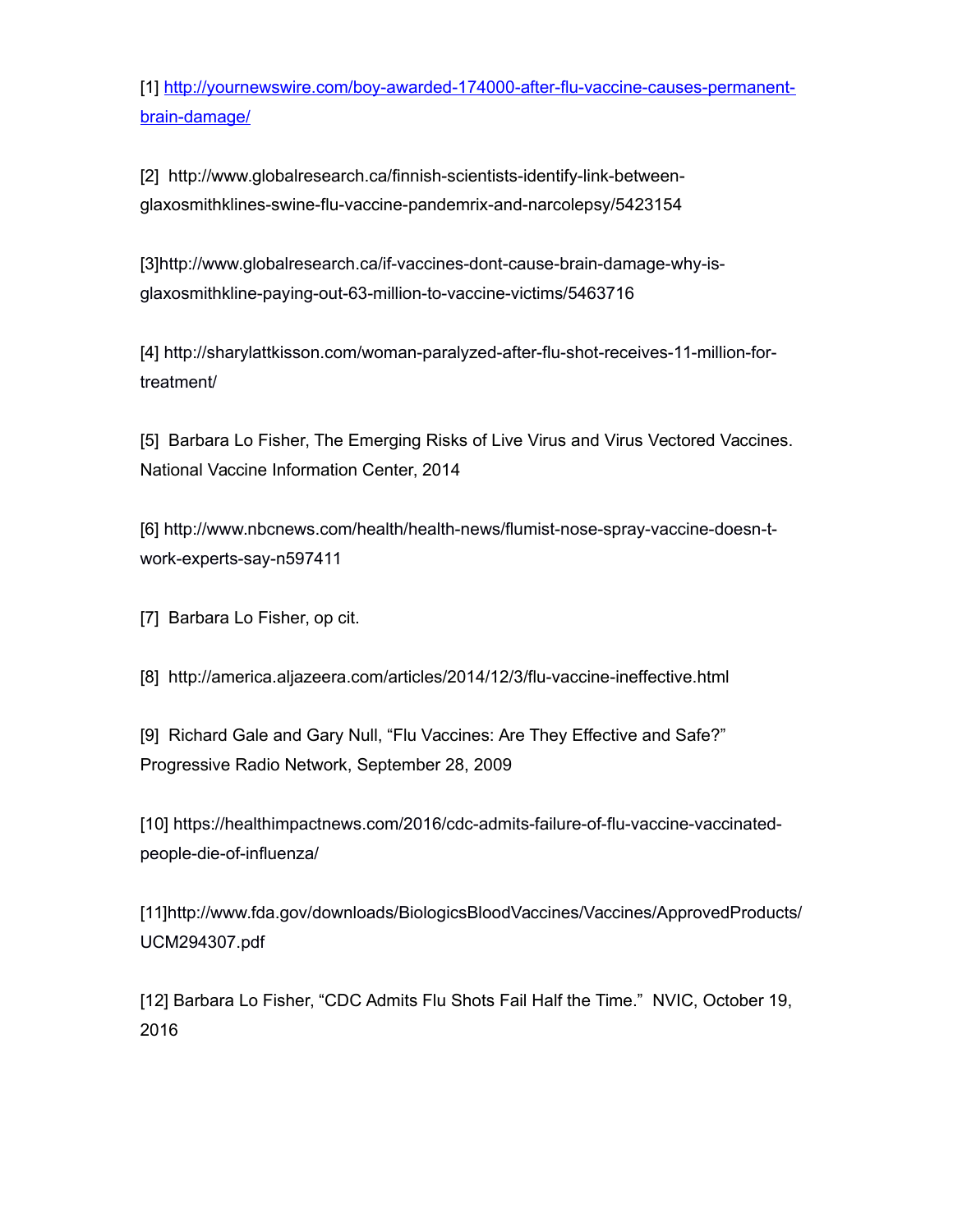[13] Manning, Anita. "Study: Annual flu death toll could be overstated." USA Today. December 11, 2005.

[14] [http://gaia-health.com/gaia-blog/2013-06-02/flu-vax-causes-5-5-times-more](http://gaia-health.com/gaia-blog/2013-06-02/flu-vax-causes-5-5-times-more-respiratory-infections/)[respiratory-infections/](http://gaia-health.com/gaia-blog/2013-06-02/flu-vax-causes-5-5-times-more-respiratory-infections/)

[15] [http://www.cbc.ca/news/health/flu-shot-linked-to-higher-incidence-of-flu-in](http://www.cbc.ca/news/health/flu-shot-linked-to-higher-incidence-of-flu-in-pandemic-year-1.1287363)[pandemic-year-1.1287363](http://www.cbc.ca/news/health/flu-shot-linked-to-higher-incidence-of-flu-in-pandemic-year-1.1287363) miachelarectenwald NYU

[16] Weinberg, Geoffrey A., and Peter G. Szilagyi. "Vaccine Epidemiology: Efficacy, Effectiveness, and the Translational Research Roadmap." The Journal of Infectious Diseases J INFECT DIS 201.11 (2010): 1607-610. Web.

[17] Jefferson T et al. Vaccines for Preventing Influenza in Healthy Adults. Cochrane Database of Systemic Review, 2010. Issue 7. Art No. CD001269

[18] Ibid

[19] 'A Whole Industry Is Waiting For A Pandemic', Der Spiegel,

[http://www.spiegel.de/international/world/0,1518,637119-2,00.html,](http://www.spiegel.de/international/world/0,1518,637119-2,00.html) accessed December 4, 2011

[20]Doshi, P. "Influenza: Marketing Vaccine by Marketing Disease." BMJ 346 (2013): F3037. Accessed November 30, 2015. doi[:http://dx.doi.org/10.1136/bmj.f3037.](http://dx.doi.org/10.1136/bmj.f3037)

[21] "What You Should Know and Do this Flu Season If You Are 65 Years and Older" <http://www.cdc.gov/flu/about/disease/65over.htm>

[22]Simonsen, Lone, Reichert, Thomas, et al. . "Impact of Influenza Vaccination on Seasonal Mortality in the US Elderly Population." Arch Intern Med Archives of Internal Medicine 165, no. 3 (2005): 265. Accessed December 1, 2015. doi:10.1001/archinte.165.3.265.

[23]Glezen, W P., and Lone Simonsen. "Commentary: Benefits of Influenza Vaccine in US Elderly--new Studies Raise Questions." International Journal of Epidemiology 35, no. 2 (2006): 352-53. Accessed December 1, 2015. doi:10.1093/ije/dyi293.

[24] "Govt. Researchers: Flu Shots Not Effective in Elderly, After All" <https://sharylattkisson.com/govt-researchers-flu-shots-not-effective-in-elderly-after-all/>